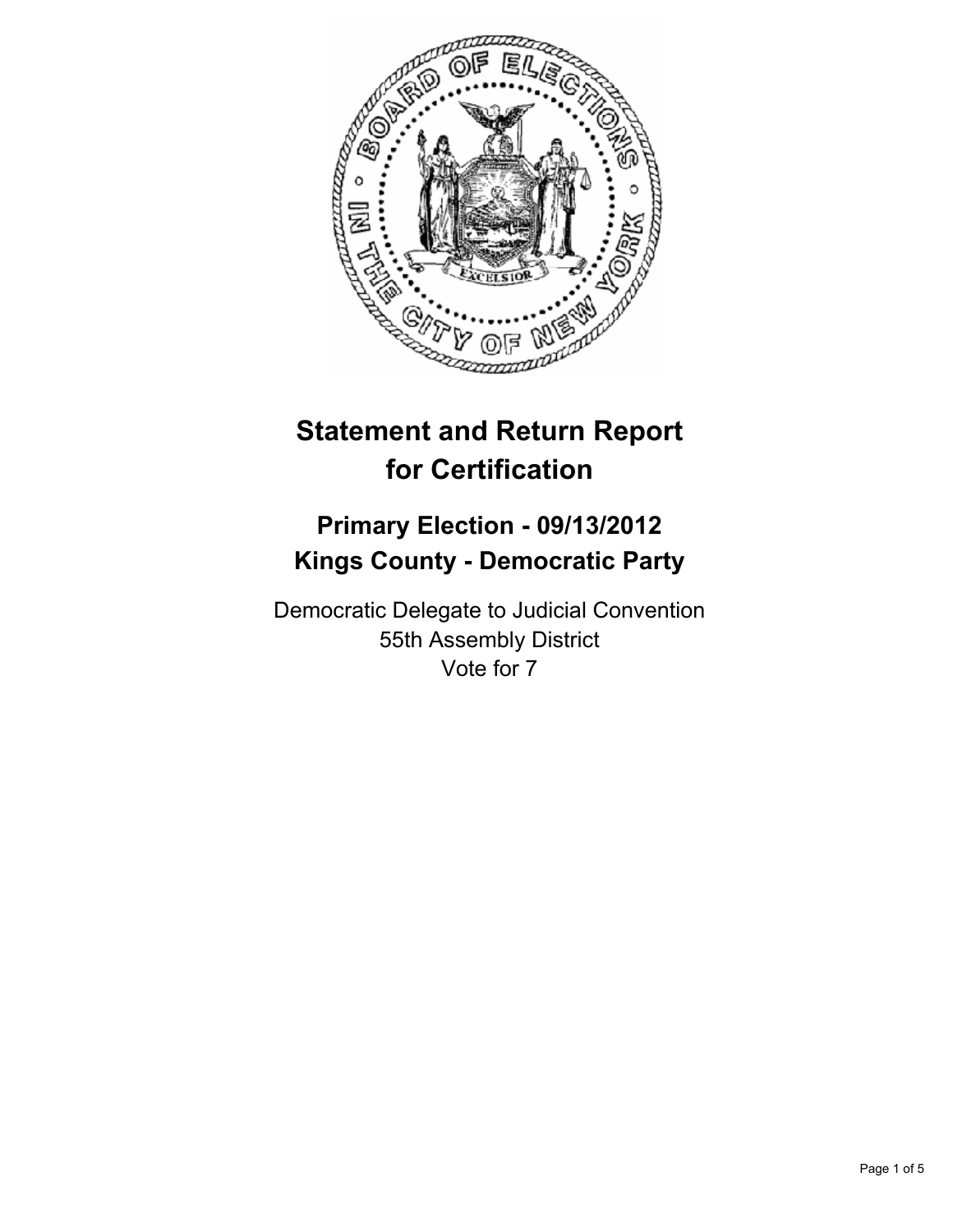

## **Assembly District 55**

| <b>PUBLIC COUNTER</b>                                    | 4,347                   |
|----------------------------------------------------------|-------------------------|
| <b>EMERGENCY</b>                                         | 0                       |
| ABSENTEE/MILITARY                                        | 99                      |
| <b>FEDERAL</b>                                           | 0                       |
| SPECIAL PRESIDENTIAL                                     | 0                       |
| <b>AFFIDAVIT</b>                                         | 145                     |
| <b>Total Ballots</b>                                     | 4,591                   |
| Less - Inapplicable Federal/Special Presidential Ballots | 0                       |
| <b>Total Applicable Ballots</b>                          | 4,591                   |
| <b>LOUISE MEALY</b>                                      | 1,112                   |
| YOLANDA Y. MCQUEEN                                       | 1,225                   |
| <b>JACQUELYN MEALY</b>                                   | 1,151                   |
| PHYLLIS JAMES                                            | 825                     |
| <b>ROBERT WIGGINS</b>                                    | 653                     |
| <b>ELDICA MURRAY</b>                                     | 346                     |
| DANIEL L. MEALY                                          | 1,245                   |
| <b>CAROLYN J. LEE</b>                                    | 728                     |
| <b>JEROME L. LEE</b>                                     | 558                     |
| URSULA O. LEEFOON                                        | 424                     |
| <b>MARGUERITE WHITEHURST</b>                             | 475                     |
| <b>LEROY PIERSON</b>                                     | 456                     |
| DAVID R. MILLER IV                                       | 800                     |
| <b>FRANKLIN R. LAWRENCE</b>                              | 567                     |
| PAUL A. MARTE                                            | 377                     |
| <b>ARTHUR CASH</b>                                       | 409                     |
| <b>JOHN E. WILLIAMS</b>                                  | 634                     |
| JO A. WINDSOR-ANTROBUS                                   | 205                     |
| CHARLES LASON SR.                                        | 513                     |
| <b>GWENDOLYN NEALY</b>                                   | 892                     |
| <b>RUBY WILLIAMS</b>                                     | 873                     |
| <b>DAWN SIDIBE</b>                                       | 271                     |
| AIDA WILSON (WRITE-IN)                                   | 2                       |
| AYSHA GOURDINE (WRITE-IN)                                | 2                       |
| <b>BRANDI DUBESE (WRITE-IN)</b>                          | 1                       |
| CARL LUCAS (WRITE-IN)                                    | 1                       |
| CAROL FAISON (WRITE-IN)                                  | $\overline{\mathbf{c}}$ |
| DARLENE MEALY (WRITE-IN)                                 | 1                       |
| DELIA BENITEZ (WRITE-IN)                                 | 1                       |
| DIANE GORDON (WRITE-IN)                                  | 2                       |
| JUAN RODRIGUEZ (WRITE-IN)                                | 1                       |
| KASEEM EDWARDS (WRITE-IN)                                | 1                       |
| KATHLEEN LUCAS (WRITE-IN)                                | 2                       |
| KENNY MCLEMORE (WRITE-IN)                                | 2                       |
| KHADIJAH JOHNSON (WRITE-IN)                              | 2                       |
| LOUIS CRAIGWELL (WRITE-IN)                               | 1                       |
| NAOMI COLLINS (WRITE-IN)                                 | $\overline{c}$          |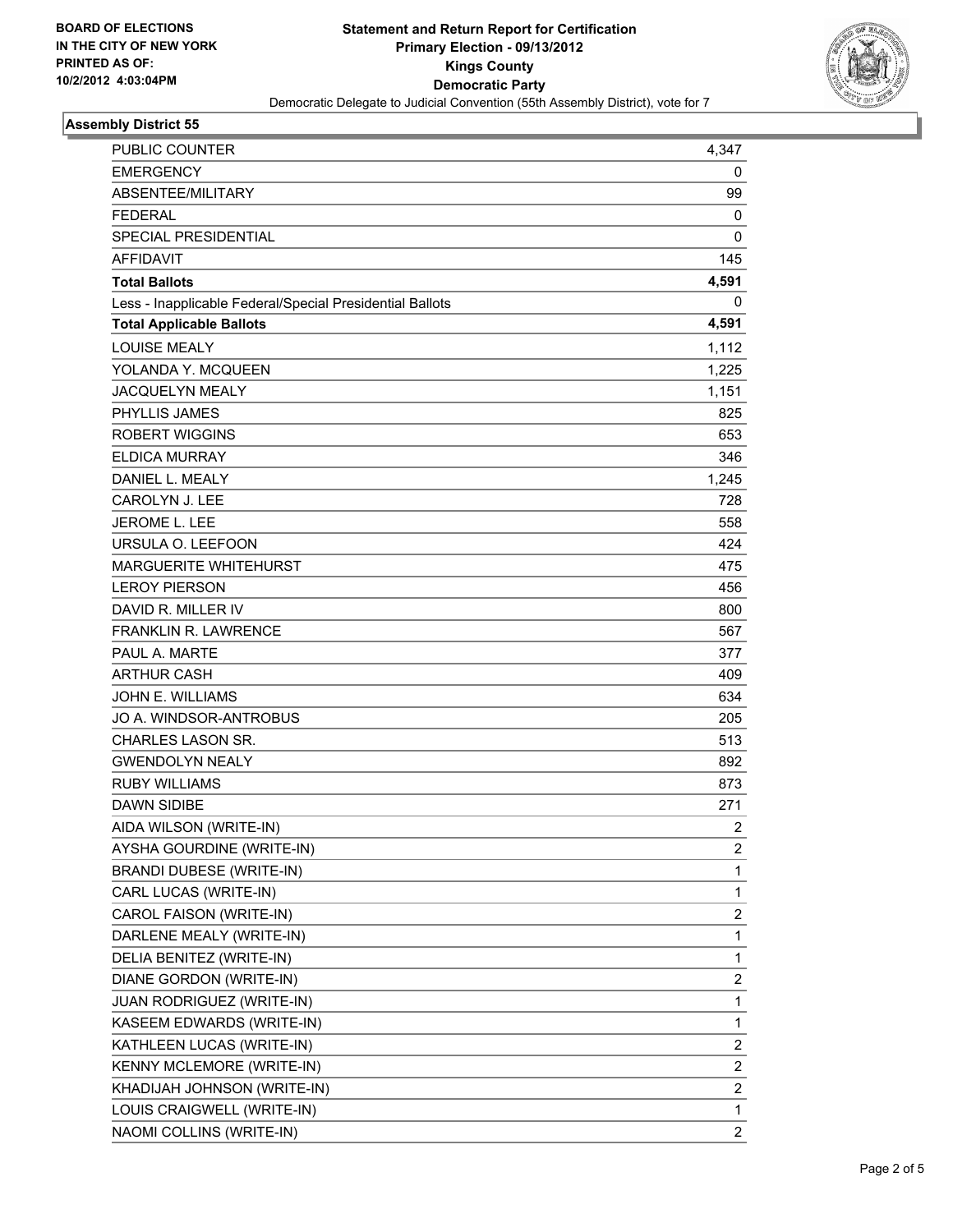

## **Assembly District 55**

| NICKI LUCAS (WRITE-IN)             |        |
|------------------------------------|--------|
| <b>QUENTIN FARRIS (WRITE-IN)</b>   |        |
| RAPHAEL ESPINAL (WRITE-IN)         |        |
| RICHARD TENIA (WRITE-IN)           |        |
| ROXANNE TENIA (WRITE-IN)           |        |
| SHIRLEY PAZANT (WRITE-IN)          | 2      |
| SHIRLEY TENIA (WRITE-IN)           |        |
| UNATTRIBUTABLE WRITE-IN (WRITE-IN) | 163    |
| VIOLETE YOUNG (WRITE-IN)           | 3      |
| <b>Total Votes</b>                 | 14,936 |
| Unrecorded                         | 17.201 |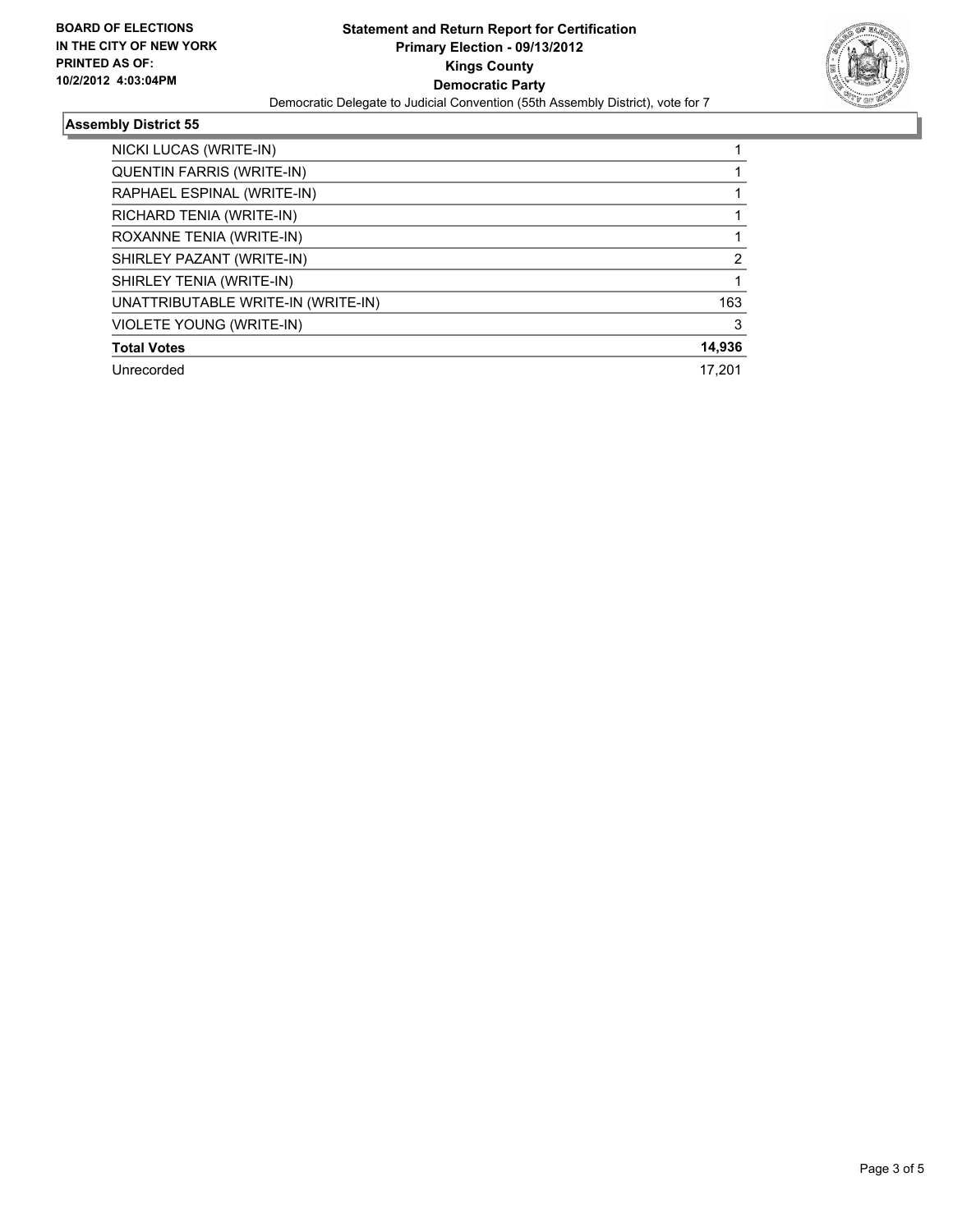

#### **Total for Democratic Delegate to Judicial Convention (55th Assembly District) - Kings County**

| PUBLIC COUNTER                                           | 4,347          |
|----------------------------------------------------------|----------------|
| <b>EMERGENCY</b>                                         | 0              |
| ABSENTEE/MILITARY                                        | 99             |
| <b>FEDERAL</b>                                           | 0              |
| <b>SPECIAL PRESIDENTIAL</b>                              | 0              |
| <b>AFFIDAVIT</b>                                         | 145            |
| <b>Total Ballots</b>                                     | 4,591          |
| Less - Inapplicable Federal/Special Presidential Ballots | 0              |
| <b>Total Applicable Ballots</b>                          | 4,591          |
| <b>LOUISE MEALY</b>                                      | 1,112          |
| YOLANDA Y. MCQUEEN                                       | 1,225          |
| JACQUELYN MEALY                                          | 1,151          |
| <b>PHYLLIS JAMES</b>                                     | 825            |
| <b>ROBERT WIGGINS</b>                                    | 653            |
| <b>ELDICA MURRAY</b>                                     | 346            |
| DANIEL L. MEALY                                          | 1,245          |
| <b>CAROLYN J. LEE</b>                                    | 728            |
| <b>JEROME L. LEE</b>                                     | 558            |
| URSULA O. LEEFOON                                        | 424            |
| <b>MARGUERITE WHITEHURST</b>                             | 475            |
| <b>LEROY PIERSON</b>                                     | 456            |
| DAVID R. MILLER IV                                       | 800            |
| <b>FRANKLIN R. LAWRENCE</b>                              | 567            |
| PAUL A. MARTE                                            | 377            |
| <b>ARTHUR CASH</b>                                       | 409            |
| <b>JOHN E. WILLIAMS</b>                                  | 634            |
| JO A. WINDSOR-ANTROBUS                                   | 205            |
| CHARLES LASON SR.                                        | 513            |
| <b>GWENDOLYN NEALY</b>                                   | 892            |
| <b>RUBY WILLIAMS</b>                                     | 873            |
| <b>DAWN SIDIBE</b>                                       | 271            |
| AIDA WILSON (WRITE-IN)                                   | $\overline{c}$ |
| AYSHA GOURDINE (WRITE-IN)                                | 2              |
| BRANDI DUBESE (WRITE-IN)                                 | 1              |
| CARL LUCAS (WRITE-IN)                                    | 1              |
| CAROL FAISON (WRITE-IN)                                  | 2              |
| DARLENE MEALY (WRITE-IN)                                 | 1              |
| DELIA BENITEZ (WRITE-IN)                                 | 1              |
| DIANE GORDON (WRITE-IN)                                  | $\mathbf{2}$   |
| JUAN RODRIGUEZ (WRITE-IN)                                | 1              |
| KASEEM EDWARDS (WRITE-IN)                                | 1              |
| KATHLEEN LUCAS (WRITE-IN)                                | $\mathbf{2}$   |
| KENNY MCLEMORE (WRITE-IN)                                | 2              |
| KHADIJAH JOHNSON (WRITE-IN)                              | 2              |
| LOUIS CRAIGWELL (WRITE-IN)                               | 1              |
| NAOMI COLLINS (WRITE-IN)                                 | $\overline{2}$ |